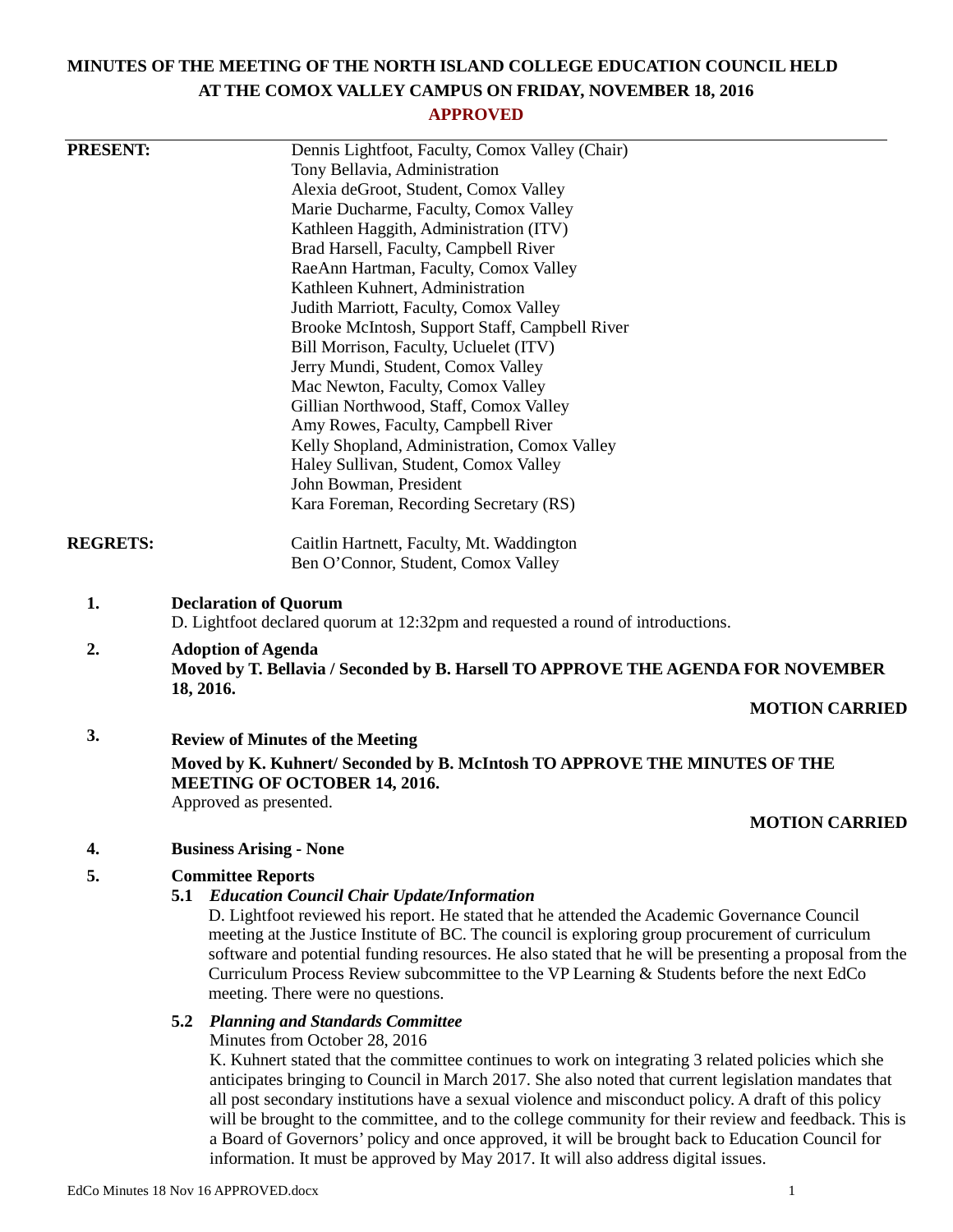### **5.3** *Fast Track Committee* No meeting

# **5.4** *Curriculum Committee*

# **Minutes of Curriculum Meetings – October 21, 2016**

K. Haggith noted that 3 items were withdrawn after the October Curriculum Committee meeting as further revisions were needed. They will be included on the November Curriculum Committee meeting agenda and brought forward to Education Council in December. They were ENG 116, 122 and 127.

# **Documents for Review**

### **5.4.1 Program Revision – English Language Program**

**Moved by K. Haggith / Seconded by K. Kuhnert TO APPROVE THE PROGRAM REVISION.**

# **EFFECTIVE/START DATE: FA 2017**

### *Rationale from form:*

*In order to separate our current ESL 003 into 2 courses, we had to complete two CDWs, so it made sense to use this opportunity to align all our pre-intermediate course codes with the course codes at our intermediate and advanced levels. Discussion*: None.

# **MOTION CARRIED.**

# **5.4.2 Course Revision – IMG 102 Computer Graphics I Moved by K. Haggith / Seconded by B. McIntosh TO APPROVE THE COURSE REVISION WITH THE ADDITION OF ENGLISH 12 FIRST PEOPLES TO PREREQUISITES.**

# **EFFECTIVE/START DATE: FA 2017**

*Rationale from form: Co-requisite not necessary for the completion of this course. Discussion*: It was agreed that English 12 First Peoples should be added to the prerequisites. **Action Item:** (RS) Add English 12 First Peoples to prerequisites.

### **MOTION CARRIED.**

# **5.4.3 New Course – ENG 038 Directed Essential English Studies Moved by K. Haggith / Seconded by G. Northwood TO APPROVE THE NEW COURSE.**

# **EFFECTIVE/START DATE: FA 2017**

### *Rationale from form:*

*One is a series of Directed Studies courses designed to respond to requests from industry and community partners. In this case, the focus is Essential English skills. Discussion*:

It was agreed that the prerequisites should reference some kind of assessment as noted in the Learning Outcomes.

Re concerns about similarities with other courses: This skill-acquisition course will be tailored to specific training opportunities and will require a funding source for delivery. It is a shorter course than those which are similar.

# **Action Item:**

#16 prerequisites: should say "Assessment and Instructor Permission"

**MOTION CARRIED.**

**5.4.4 Items 5.4.4 and 5.4.5 were taken together Course Revision – PHY 120 Principles of Physics I Moved by K. Haggith / Seconded by A. deGroot TO APPROVE THE COURSE REVISIONS. EFFECTIVE/START DATE: FA 2017**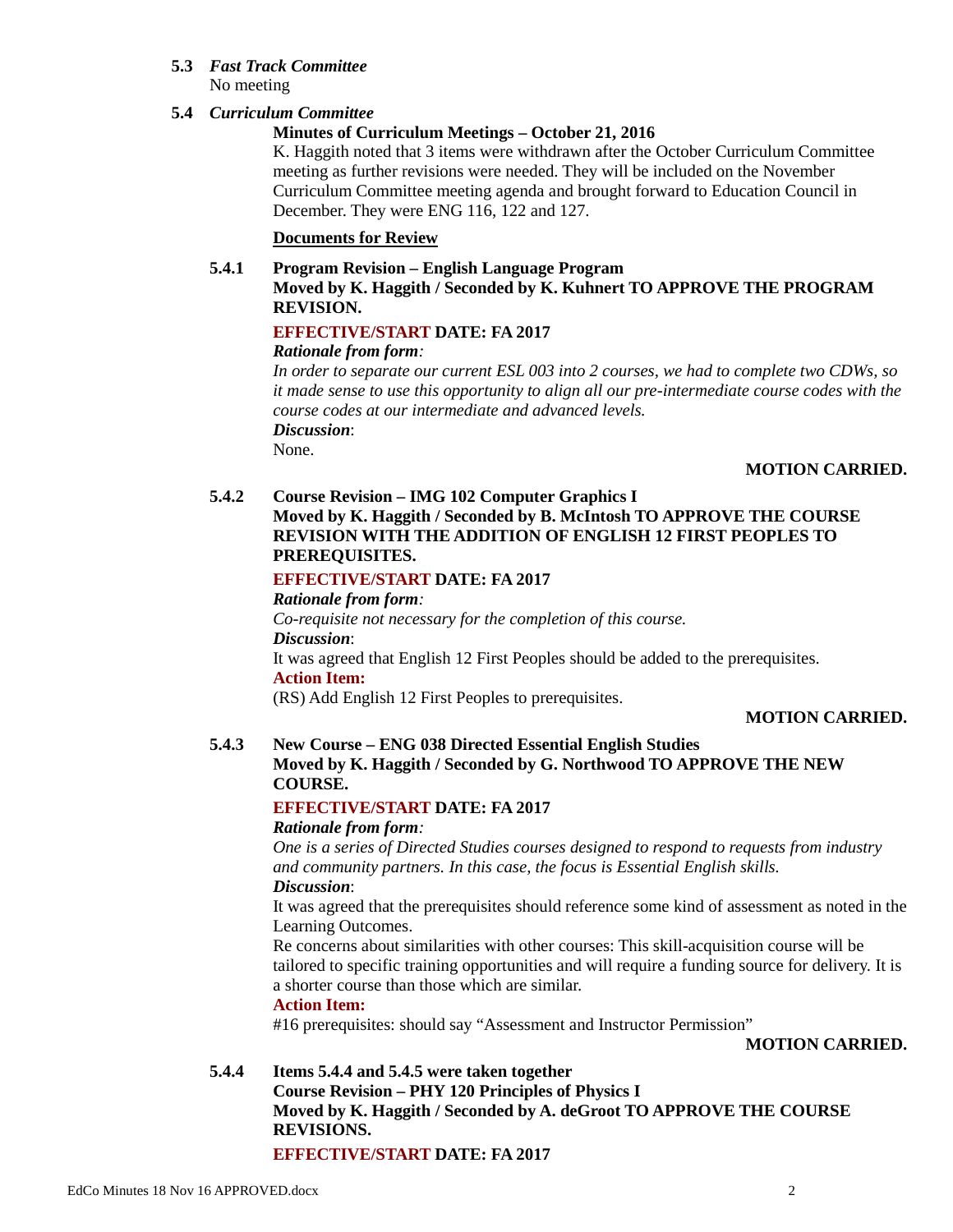#### *Rationale from form:*

*Course content and learning outcomes have been changes to better align our courses with first year physics courses at other institutions in BC, particularly UVic. A second midterm exam has been added to provide more feedback for students, and to lower the stakes on the final exam. Other changes are cosmetic in nature, and are meant to bring the ACD document up to current standards.*

#### *Discussion*:

It was noted that these courses are probably due for re-articulation. D. Lightfoot will confirm and advise Student Services.

#### **Action Item:**

(DL) follow up

### **MOTION CARRIED.**

**5.4.5 Course Revision – PHY 121 Principles of Physics II See above.**

### **5.4.6 Course Revision – THM 107 Accommodating Your Guests Moved by K. Haggith / Seconded by A. deGroot TO APPROVE THE COURSE REVISION.**

## **EFFECTIVE/START DATE: FA 2017**

#### *Rationale from form:*

*The content requires an introductory level of ratio analysis which is at a Math 9/10 level. Math prerequisite is a barrier to students interested in exploring the program. Discussion*:

Concern was expressed about having no math requirements when course content and learning outcomes include reference to "accounting." It was noted that the Business department was consulted and confirmed that math was not needed for this course. Research identified that other institutions (e.g. Camosun) have removed all math from equivalent courses.

It was also noted that the program requirements still include math, so removing them from the course will not remove the barrier to students. However, if students are doing their English and math upgrading concurrently, this opens up another option for them in their first year.

It was agreed that this item be tabled with a recommendation that the proponent review EdCo's concerns and bring their response back to the November Curriculum Committee meeting, in order to meet the calendar deadline.

#### **MOTION TABLED.**

# **5.4.7 Course Revision – THM 170 Food & Beverage Service Moved by K. Haggith / Seconded by T. Bellavia TO APPROVE THE COURSE REVISION.**

## **EFFECTIVE/START DATE: FA 2017**

#### *Rationale from form:*

*The content for this course is primarily service based and any math skills required are limited to ratios. A math prerequisite for this course is a barrier for students. Discussion*: Same concerns as noted above.

#### **MOTION TABLED.**

### **5.4.8 Program Revision – Tourism & Hospitality Management Certificate Moved by K. Haggith / Seconded by M. Ducharme TO APPROVE THE PROGRAM REVISION**

# **EFFECTIVE/START DATE: FA 2017**

#### *Rationale from form:*

*The THM program math prerequisites do not currently include any reference to Apprenticeship and Workplace math although a large percentage of the high school population is enrolled in this math. The addition of A&W math will increase the potential pool of applicants and a B grade for entrance will ensure students are well prepared.*